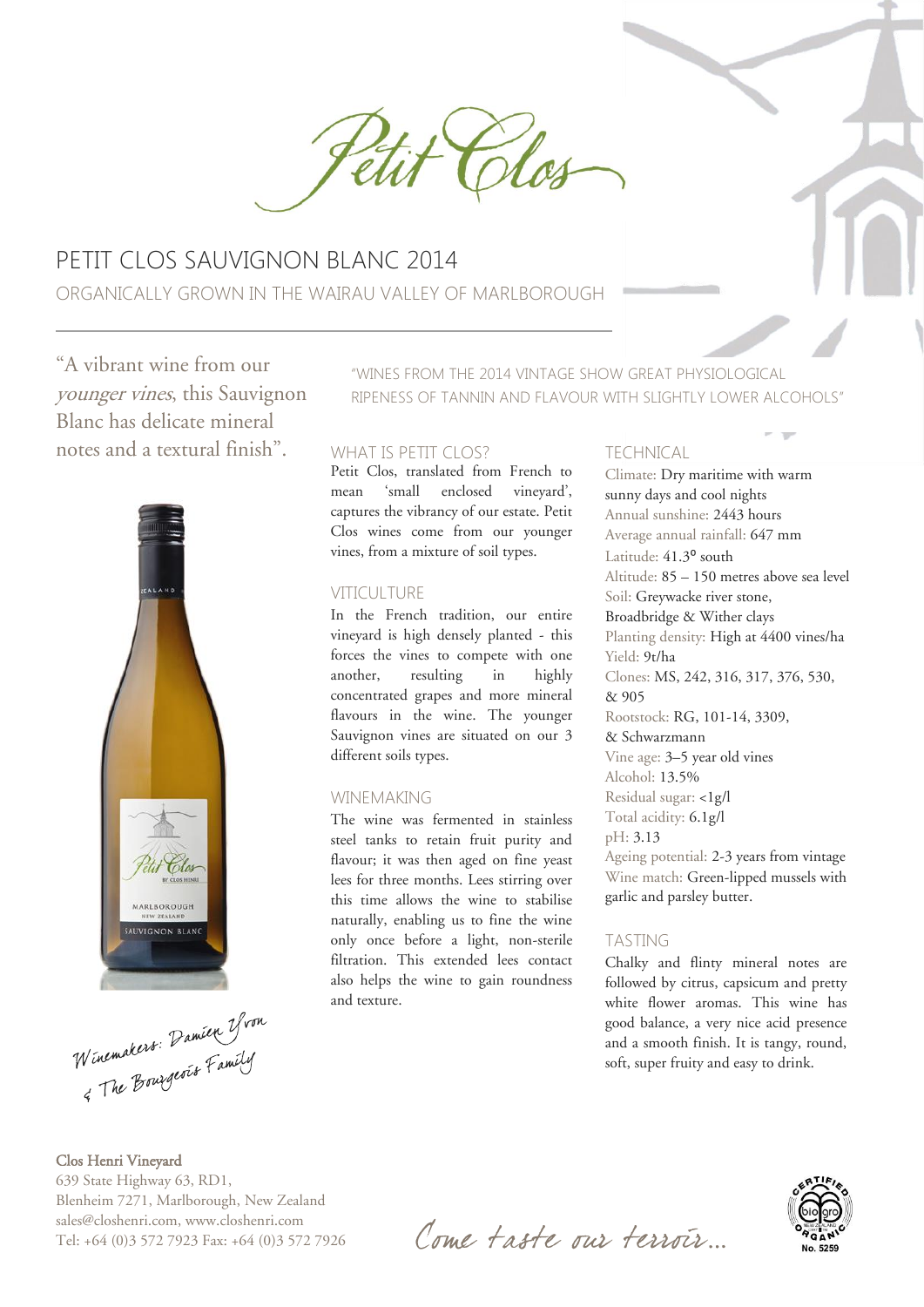

# PETIT CLOS SAUVIGNON BLANC 2013 ORGANICALLY GROWN IN THE WAIRAU VALLEY OF MARLBOROUGH

"A vibrant wine from our younger vines, this Sauvignon Blanc has delicate mineral notes and a textural finish".



Winemakers: Damien Yvon

#### Clos Henri Vineyard 639 State Highway 63, RD1, Blenheim 7271, Marlborough, New Zealand sales@closhenri.com, www.closhenri.com Tel: +64 (0)3 572 7923 Fax: +64 (0)3 572 7926

"A WARM AND DRY SEASON WITH GREAT FLAVOURS, GOOD ACIDITY AND PROMISING AGING POTENTIAL"

#### WHAT IS PETIT CLOS?

Petit Clos, translated from French to mean 'small enclosed vineyard', captures the vibrancy of our estate. Petit Clos wines come from our younger vines, from a mixture of soil types.

#### VITICULTURE

In the French tradition, our entire vineyard is high densely planted - this forces the vines compete with one another, resulting in highly concentrated grapes and more mineral flavours in the wine. The younger Sauvignon vines are situated on our 3 different soils types.

#### WINEMAKING

The wine was fermented in stainless steel tanks to retain fruit purity and flavour; it was then aged on fine yeast lees for four months. Lees stirring over this time allows the wine to stabilise naturally, enabling us to fine the wine only once before a light, non-sterile filtration. This extended lees contact also helps the wine to gain roundness and texture.

#### TECHNICAL

Climate: Dry maritime with warm sunny days and cool nights Annual sunshine: 2443 hours Average annual rainfall: 647 mm Latitude: 41.3<sup>o</sup> south Altitude: 85 – 150 metres above sea level Soil: Greywacke river stone, Broadbridge & Wither clays Planting density: High at 4400 vines/ha Yield: 9t/ha Clones: MS, 242, 316, 317, 376, 530, & 905 Rootstock: RG, 101-14, 3309, & Schwarzmann Vine age: 3–5 year old vines Alcohol: 14% Residual sugar: <1g/l Total acidity: 6.9g/l pH: 3.16 Ageing potential: 2-3 years from vintage Wine match: Green-lipped mussels with garlic and parsley butter.

#### TASTING

The 2013 Petit Clos Sauvignon Blanc has a lifted and bright nose with light mineral tones and aromas of citrus fruits and ripe stone fruits. The palate is round and giving with vibrant acidity creating great backbone for the delicate fruit flavours.



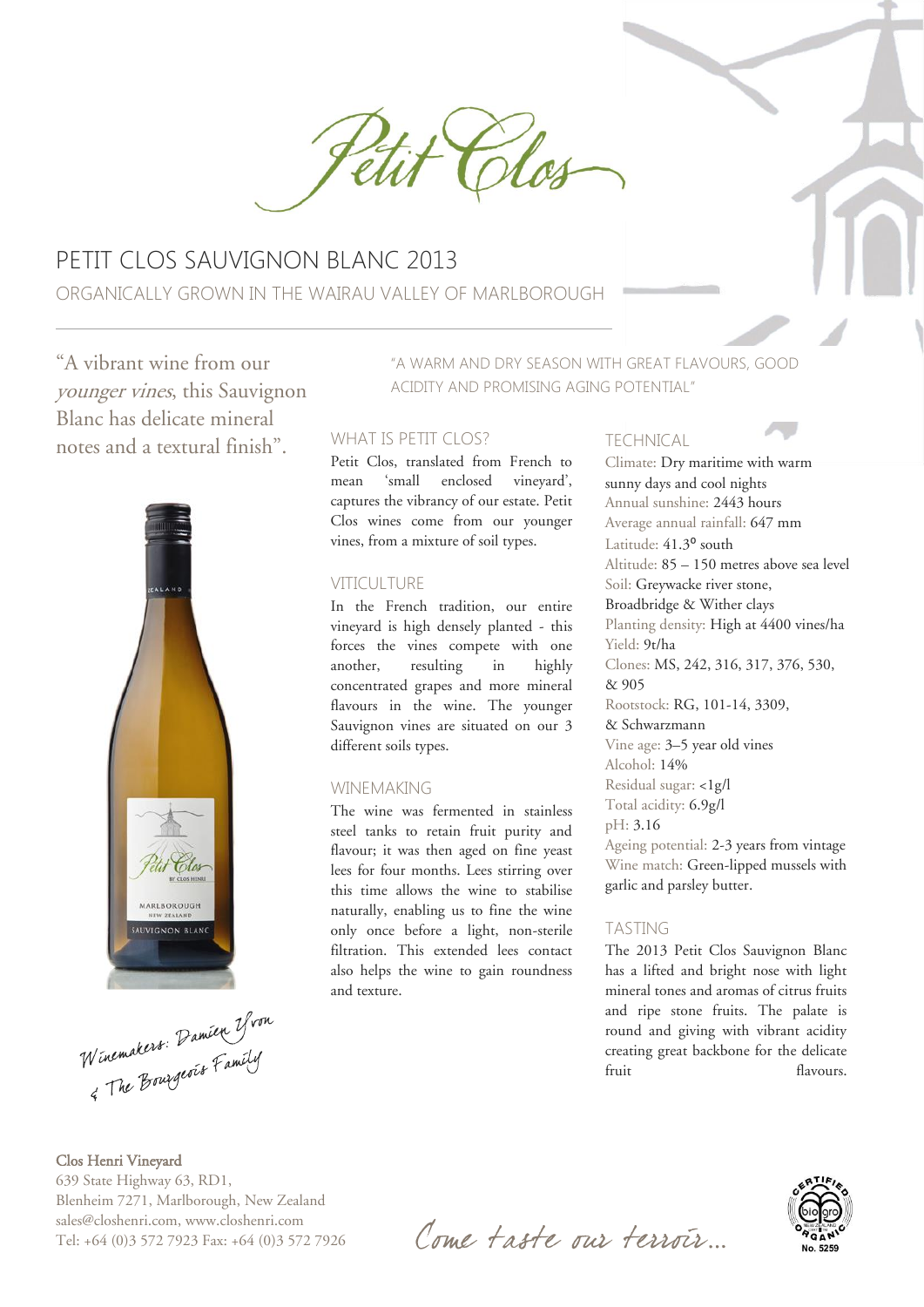

# **P E T I T C L O S S A U V I G N O N B L A N C 2 0 1 2 BY CL OS HEN R I**

## **WHAT IS PETIT CLOS?**

Petit Clos, translated from French to mean 'small enclosed vineyard', captures the essence of our estate. Petit Clos wines come from our youngest vines and are a blend of grapes from our 3 different soil types; Wither clay, Broadbridge clay and Greywacke river stone. Careful fruit selection and great attention to detail was carried out in the vineyard and the winery to match the beautiful terroir we have at Clos Henri. We wanted to make a Sauvignon Blanc with charismatic fruit in a rounded style.

## **WIN E MA KER'S CO MM ENT**

"This quality wine is ready to drink at any moment: between friends, with a light fish and summer salads or just on its own. Perfect fruit balance, no sweetness, lovely roundness. It's a wine we took pleasure making, and that we want people to have fun with". Damien Yvon, Winemaker

## **VIT IC UL TUR E**

Estate grown, young vines of Clos Henri Vineyard High Density Planting: 4400-6000 vines/Ha Yield : 3 - 7t/Ha (54 Hl/Ha)

In the French tradition, our vineyard is planted in high density (around twice higher than the New Zealand average). With small yields, we get better fruit positioning and rigorous canopy management gives us good aeration. The young vines are situated on both clay soils and gravels at the crossroad of the old Waihopai and Wairau Rivers.

#### **WIN E MA KI NG**

The wine is fermented in stainless steel tanks to retain fruit elegance and flavour; it was then aged on fine lees for five months. Lees stirring over this time allows the wine to stabilise naturally, enabling us to fine the wine only once before a light filtration. It also helps the wine to gain roundness and weight.

#### **TA ST ING**

The 2012 Petit Clos Sauvignon Blanc has a lifted and bright nose with light mineral tones and aromas of limes, tangerine and stone fruit. The palate is round and giving, vibrant acidity creates a great backbone for delicate fruit flavours and a textural finish.

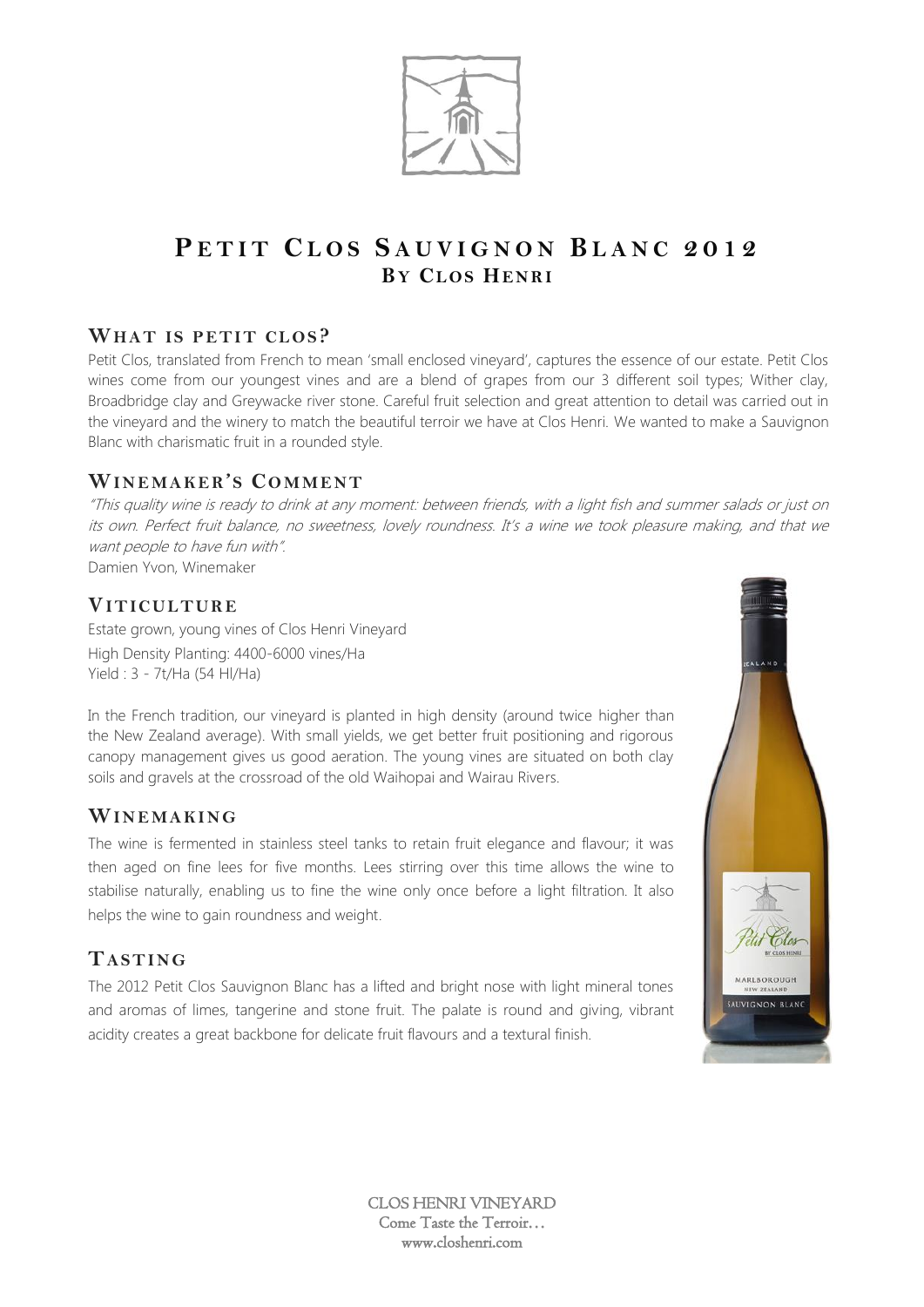

# **P E T I T C L O S S A U V I G N O N B L A N C 2 0 1 1 BY CL OS HEN R I**

## **WHAT IS PETIT CLOS?**

Petit Clos, translated from French to mean 'small enclosed vineyard', captures the essence of our estate. Petit Clos wines come from our youngest vines and are a blend of grapes from our 3 different soil types; Wither clay, Broadbridge clay and Greywacke river stone. Careful fruit selection and great attention to detail was carried out in the vineyard and the winery to match the beautiful terroir we have at Clos Henri. We wanted to make a Sauvignon Blanc with charismatic fruit in a rounded style.

## **WIN E MA KER'S CO MM ENT**

"This quality wine is ready to drink at any moment: between friends, with a light fish and summer salads or just on its own. Perfect fruit balance, no sweetness, lovely roundness. It's a wine we took pleasure making, and that we want people to have fun with". Damien Yvon, Winemaker

## **VIT IC UL TUR E**

Estate grown, young vines of Clos Henri Vineyard High Density Planting: 4400-6000 vines/Ha Yield : 3 - 7t/Ha (54 Hl/Ha)

In the French tradition, our vineyard is planted in high density (around twice higher than the New Zealand average). With small yields, we get better fruit positioning and rigorous canopy management gives us good aeration. The young vines are situated on both clay soils and gravels at the crossroad of the old Waihopai and Wairau Rivers.

#### **WIN E MA KI NG**

The wine is fermented in stainless steel tanks to retain fruit elegance and flavour; it was then aged on fine lees for six months. Lees stirring over this time allows the wine to stabilise naturally, enabling us to fine the wine only once before a light filtration. It also helps the wine to gain roundness and weight.

# **TA ST ING**

The 2011 has a mouthwatering and juicy palate with citrus notes, red currant, honeysuckle and mandarin. Superbly fruit driven and fresh while still holding soft balance in acid and minerality. This wine has an ageing potential of 2-3 years.

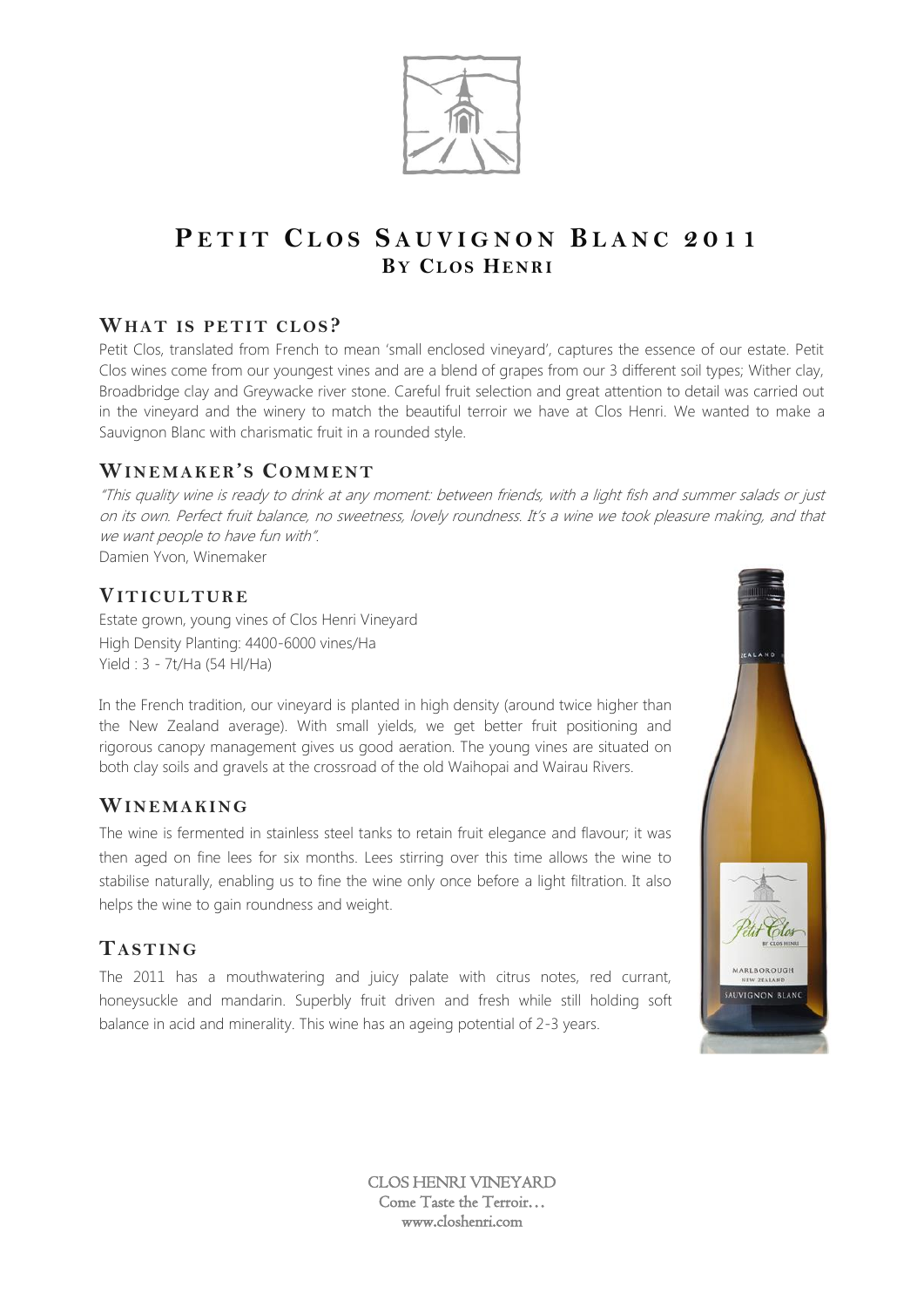

# **P E T I T C L O S S A U V I G N O N B L A N C 2 0 1 0 BY CL OS HEN R I**

## **WHAT IS PETIT CLOS?**

Petit Clos is a selection of our estate, coming from our youngest vines. We wanted to make a Sauvignon Blanc with charismatic fruit in a rounded style. This wine is a blend of our 3 different soil types; Wither Clay, Broadbridge Clay and Greywacke River Stone. Specific fruit selection and great attention to detail was carried out in the winemaking process to match the beautiful terroir we have at Clos Henri.

## **WIN E MA KE R'S CO MM ENT**

"The 2010 season was dry but not overly warm. We saw small crop levels and small berries, giving great concentration. The thin canopy let plenty of sunlight onto the grape bunches, while the dry conditions, combined with no irrigation, enhanced the mineral characters in the wines. This quality wine is ready to drink at any moment: between friends, with a light fish and summer salads or just on its own. Perfect fruit balance, no sweetness, lovely roundness. It's a wine we took pleasure making, and that we want people to have fun with". Damien Yvon, Winemaker

## **VIT IC UL TUR E**

Estate grown, young vines of Clos Henri Vineyard High Density Planting: 4400-6000 vines/Ha Yield : 3 - 7t/Ha (54 Hl/Ha)

In the French tradition, our vineyard is planted in high density (around twice higher than the New Zealand average). With small yields, we get better fruit positioning and rigorous canopy management gives us good aeration. The young vines are situated on both clay soils and gravels at the crossroad of the old Waihopai and Wairau Rivers.

#### **WIN E MA KI NG**

The wine is fermented in stainless steel tanks to retain fruit elegance and flavour; it was then aged on fine lees for six months. Lees stirring over this time allows the wine to stabilise naturally, enabling us to fine the wine only once before a light filtration. It also helps the wine to gain roundness and weight.

## **TA ST ING**

On the nose the wine shows minerality, sherbet and white peach characters with underlying aromas of orange, lime and tropical fruit. The palate is fruit forward and juicy with minerals and citrus fruit and a refreshing, dry finish. Ageing potential: 2-3 years.

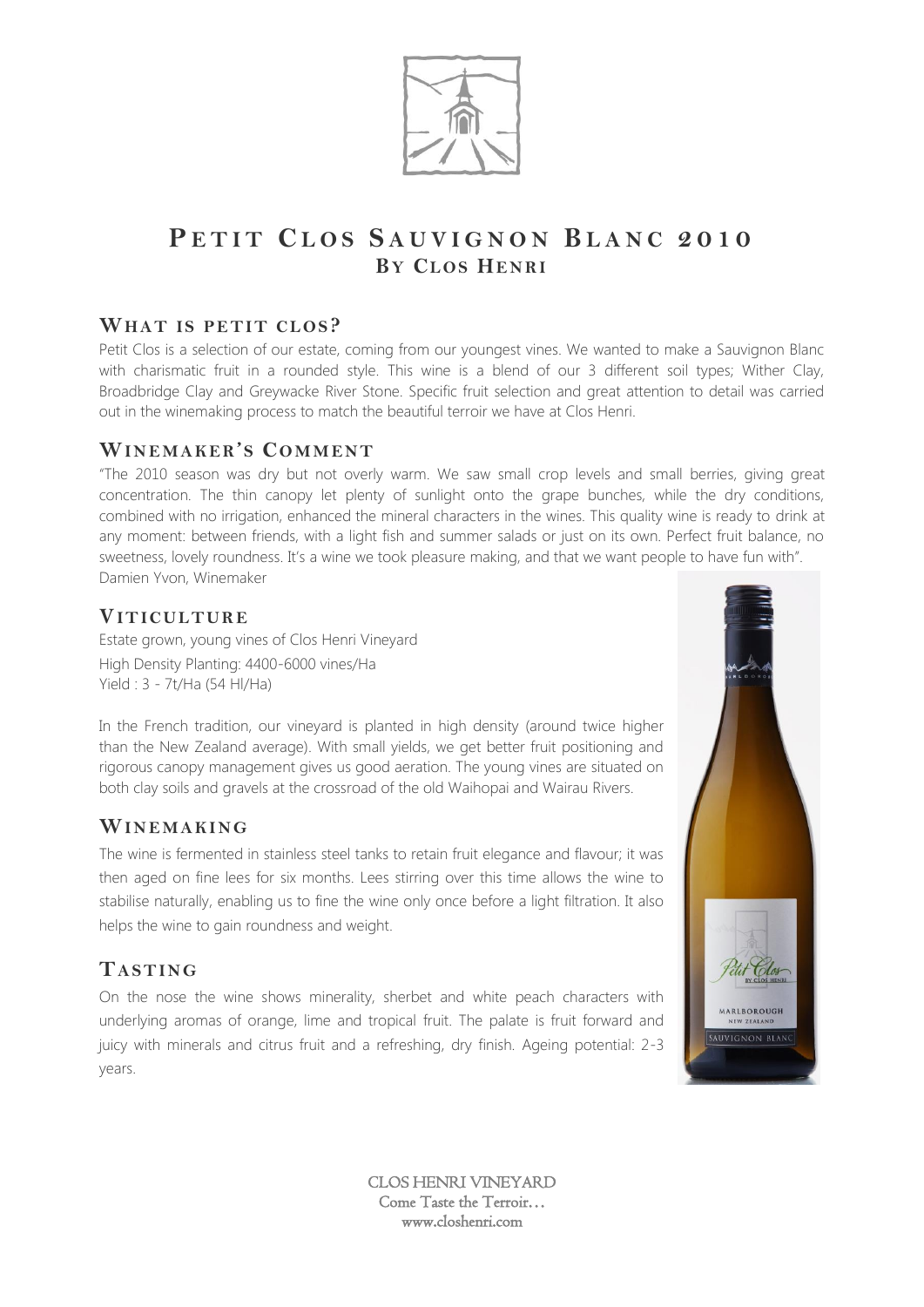

# **P E T I T C L O S S A U V I G N O N B L A N C 2 0 0 9 BY CL OS HEN R I**

#### **WHAT IS PETIT CLOS?**

This wine is a selection of our estate, coming from the young vines. We wanted to make a sauvignon blanc, with charismatic fruit, but also to suit every pocket. We paid great attention into making this wine, and selection of the fruits was done, as we keep our standards of quality high to match the beautiful terroir we have at Clos Henri.

# **WIN E MA KE R'S CO MM ENT**

"The vintage 2009 is characterised by a typical Marlborough weather season and an ideal long and slow ripening period to build up great fruit aromas, good balance and complexity. This wine of quality is ready to drink at any moment: between friends, on a light fish, with summer salads or just on its own. Perfect fruit balance, no sweetness, lovely roundness. It's a wine we took pleasure making, and that we want people to have fun with."

Damien Yvon, Winemaker

## **VIT IC UL TUR E**

Estate grown, young vines of Clos Henri Vineyard Planting Density : 4400 vines/Ha Yield : 7.2t/Ha (54 Hl/Ha)

In the French tradition, our vineyard is planted in high density (around twice higher than the average in NZ), combined to small yields, we get a better fruit repartition and canopy management gives us good aeration.

The young vines are situated on both clay soils and gravels from the old Waihopai River.

#### WINEMAKING

The wine is fermented in stainless steel tanks to retain fruit elegance and flavour; it is then aged on fine lees for four to six months. Lees stirring allows us to stabilise the wine naturally, enabling to fine the wine only once before a light filtration. It also helps the wine to gain in roundness and weight.

## **TAST ING**

The nose shows luscious ripe fruit and minerality, while the mouth still shows fruit without overdoing it and a pleasant freshness. It keeps a lovely dry finish while showing a great mouthfeel. Ageing Potential: 3 years.